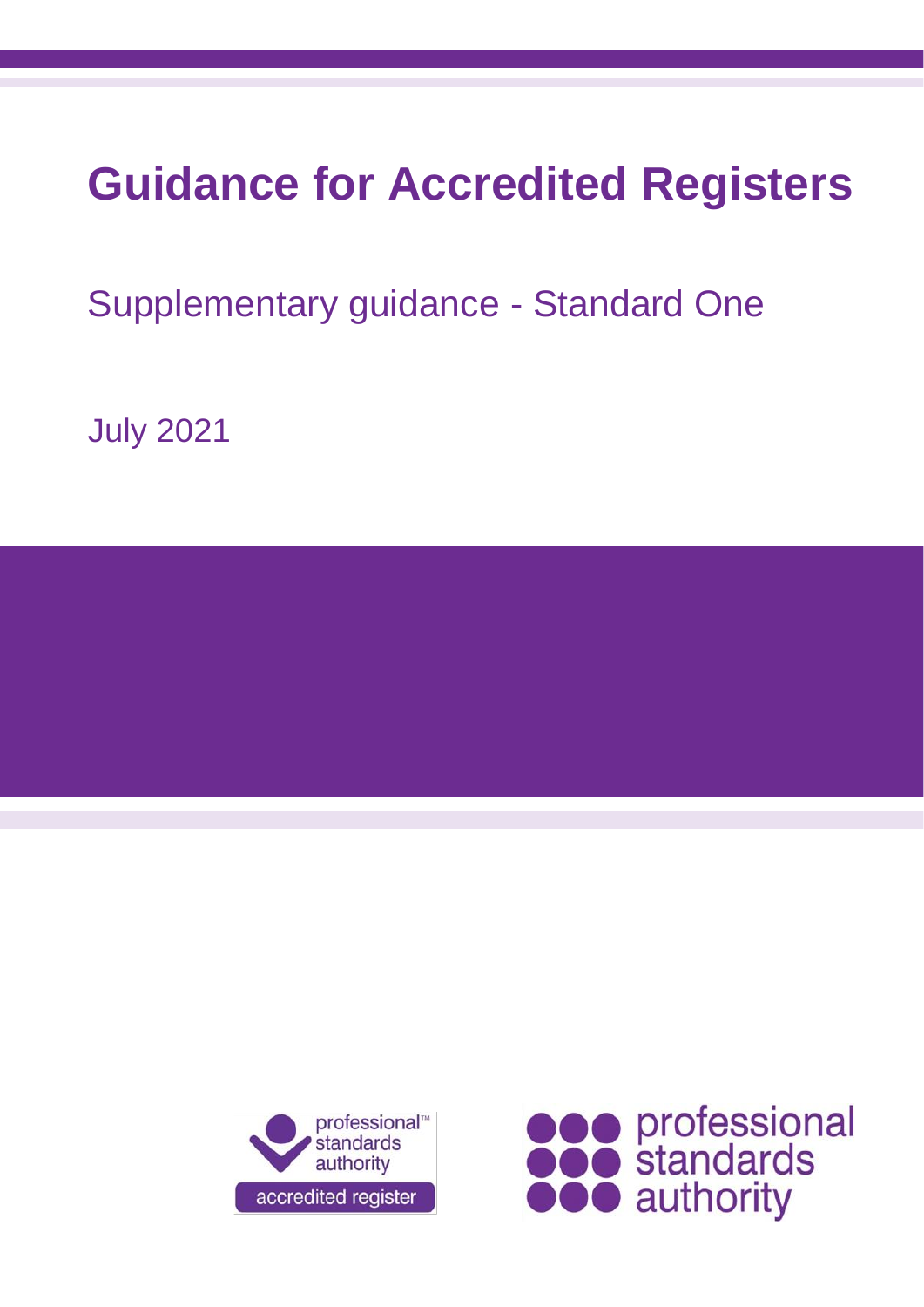# **1.** Introduction

- 1.1 The aim of this guidance is to set out further information about how we will assess organisations applying for accreditation, and Accredited Registers undergoing renewal assessments, against Standard One of our *Standards for Accredited Registers*.
- 1.2 Standard One is split into two parts, as set out in the box below.

### **Standard One: Eligibility and public interest**

**The organisation holds a register of people in health and/or social care roles that are not subject to statutory regulation. The activities carried out by the registrants are beneficial to the health and/or wellbeing of the public and any harm is justifiable and mitigated.**

### 1a) Eligibility of the register under our legislation

We will decide whether the register falls under the scope of our powers of accreditation as set out in the Act 2002, making reference to the definition of a "voluntary register" set out at Section 25E. This includes that the role(s) registered must not be required to be registered by law in order to use a title, practise as a member of a profession, or engage in work that involves the provision of health care, or of social care (within England).

### 1b) Public interest considerations

We will decide whether it is likely to be in the best interests of patients, service users and the public to accredit a register, with consideration of the types of activities practised by its registrants. This will include, but not be limited to consideration of the following:

- i. Evidence that the activities carried out by registrants are likely to be beneficial.
- ii. Evidence that any harms or risks likely to arise from the activities are justifiable and appropriately mitigated by the register's requirements for registration.
- iii. Commitment to ensuring that the treatments and services are offered in a way that does not make unproven claims or in any other way mislead the public.

To meet Standard One, we will need to be assured that any harms or risks likely to arise from the activities can be mitigated by the register's requirements for registrants, and that they do not outweigh the likely benefits to patients, service users and the public. If Standard One is met, then these mitigations will be further tested during assessment of Standards Two to Eight before accreditation is granted.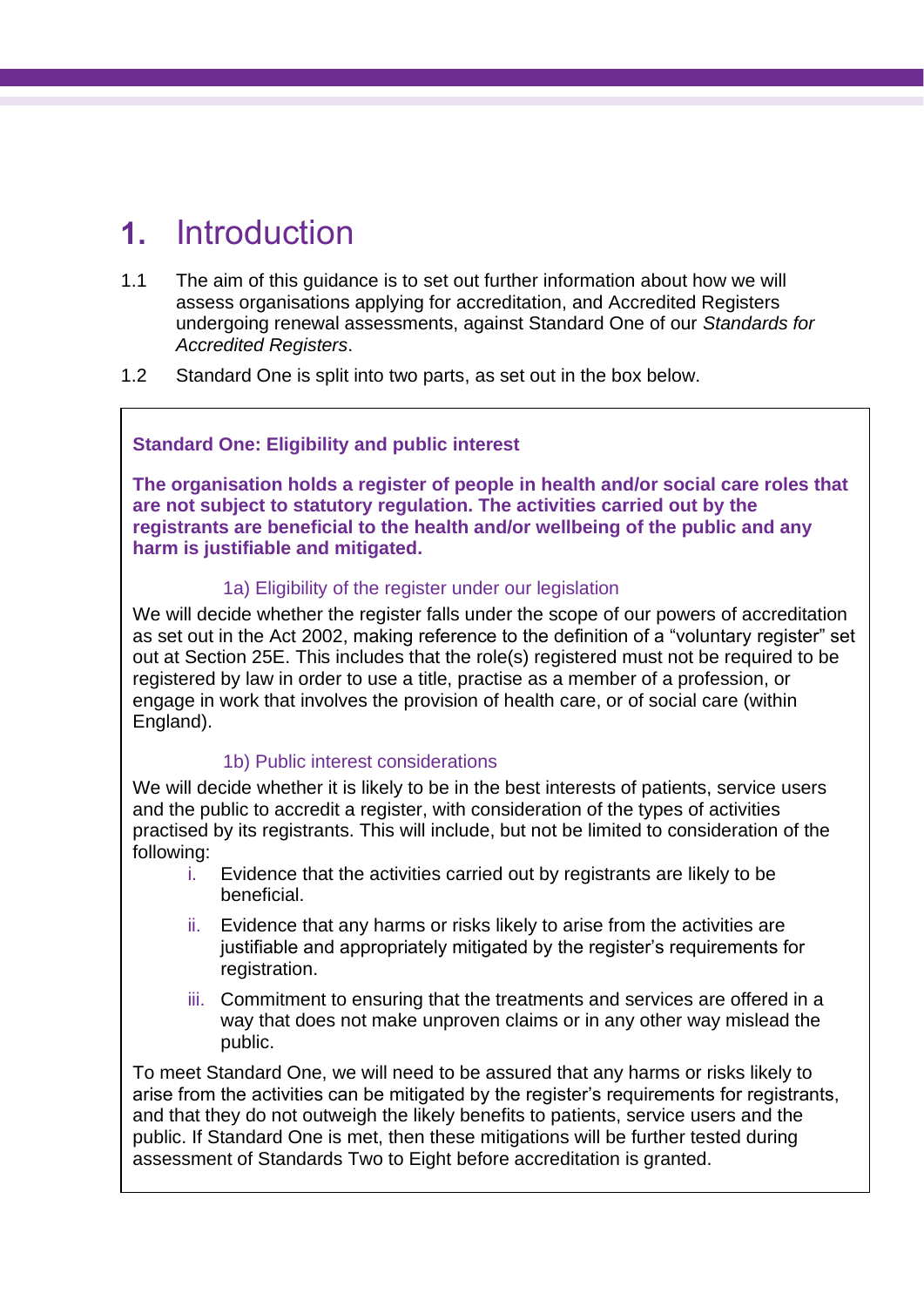- 1.3 Standard 1a has been a requirement since the programme was first established in 2013. Standard 1b was introduced in July 2021, following a public consultation<sup>1</sup> to seek views on whether, and how we should determine the scope of the programme. The report of the results of the consultation can be found on our website. 2
- 1.4 The consultation found there was generally high support for us to take greater account of evidence of efficacy (or effectiveness) in our accreditation decisions. This was particularly the case with patient groups and their members who responded to our consultation. After reviewing responses, we decided to update our standards to take greater account of the risks and benefits of the services provided by registrants. We think that this will help ensure our Quality Mark, which can be used by Registers we accredit and their practitioners, is clear and understood by the public.
- 1.5 It is not our remit to decide which services patients and the public should choose. However, our overarching purpose as set out in the 2002 Act is to protect the public. To carry out our responsibilities of accrediting registers of roles not required to be registered with a statutory body, we believe it is important for us to consider the risks of the activities undertaken by registrants, as well as the benefits.
- 1.6 Standard 1b provides a mechanism for this 'public interest' test. It enables us to make a judgement on whether the benefits of activities undertaken by registrants outweigh the risks, and whether the register and its registrants are providing clear and accurate information in relation to these benefits and risks.

# **2. How we will assess Standard 1a**

2.1 We will decide whether the register falls under the scope of our powers of accreditation as set out in the Act, making reference to the definition of a 'voluntary register' set out at Section 25E. This includes that the role(s) registered must not be required to be registered by law in order to use a title or practise as a member of a profession or engage in work that involves the provision of health care, or of social care (within England).

# **3. How we will assess Standard 1b**

3.1 Registers must meet Standard One to be eligible to be assessed against the remaining Standards. As set out in our *Application Process Guidance,* during initial assessment a Register can apply to be assessed against Standard One before proceeding to full application.

<sup>1</sup> [https://www.professionalstandards.org.uk/docs/default-source/publications/consultation-response/our](https://www.professionalstandards.org.uk/docs/default-source/publications/consultation-response/our-consultation/2020-accredited-registers-consultation/authority-consultation-on-the-future-shape-of-the-accredited-registers-programme.pdf?sfvrsn=69067620_13)[consultation/2020-accredited-registers-consultation/authority-consultation-on-the-future-shape-of-the](https://www.professionalstandards.org.uk/docs/default-source/publications/consultation-response/our-consultation/2020-accredited-registers-consultation/authority-consultation-on-the-future-shape-of-the-accredited-registers-programme.pdf?sfvrsn=69067620_13)[accredited-registers-programme.pdf?sfvrsn=69067620\\_13](https://www.professionalstandards.org.uk/docs/default-source/publications/consultation-response/our-consultation/2020-accredited-registers-consultation/authority-consultation-on-the-future-shape-of-the-accredited-registers-programme.pdf?sfvrsn=69067620_13)

<sup>2</sup> [https://www.professionalstandards.org.uk/docs/default-source/accredited](https://www.professionalstandards.org.uk/docs/default-source/accredited-registers/consultation/authority-report-on-the-future-shape-of-the-accredited-registers-programme-consultation-results.pdf?sfvrsn=2d84920_6)[registers/consultation/authority-report-on-the-future-shape-of-the-accredited-registers-programme](https://www.professionalstandards.org.uk/docs/default-source/accredited-registers/consultation/authority-report-on-the-future-shape-of-the-accredited-registers-programme-consultation-results.pdf?sfvrsn=2d84920_6)[consultation-results.pdf?sfvrsn=2d84920\\_6](https://www.professionalstandards.org.uk/docs/default-source/accredited-registers/consultation/authority-report-on-the-future-shape-of-the-accredited-registers-programme-consultation-results.pdf?sfvrsn=2d84920_6)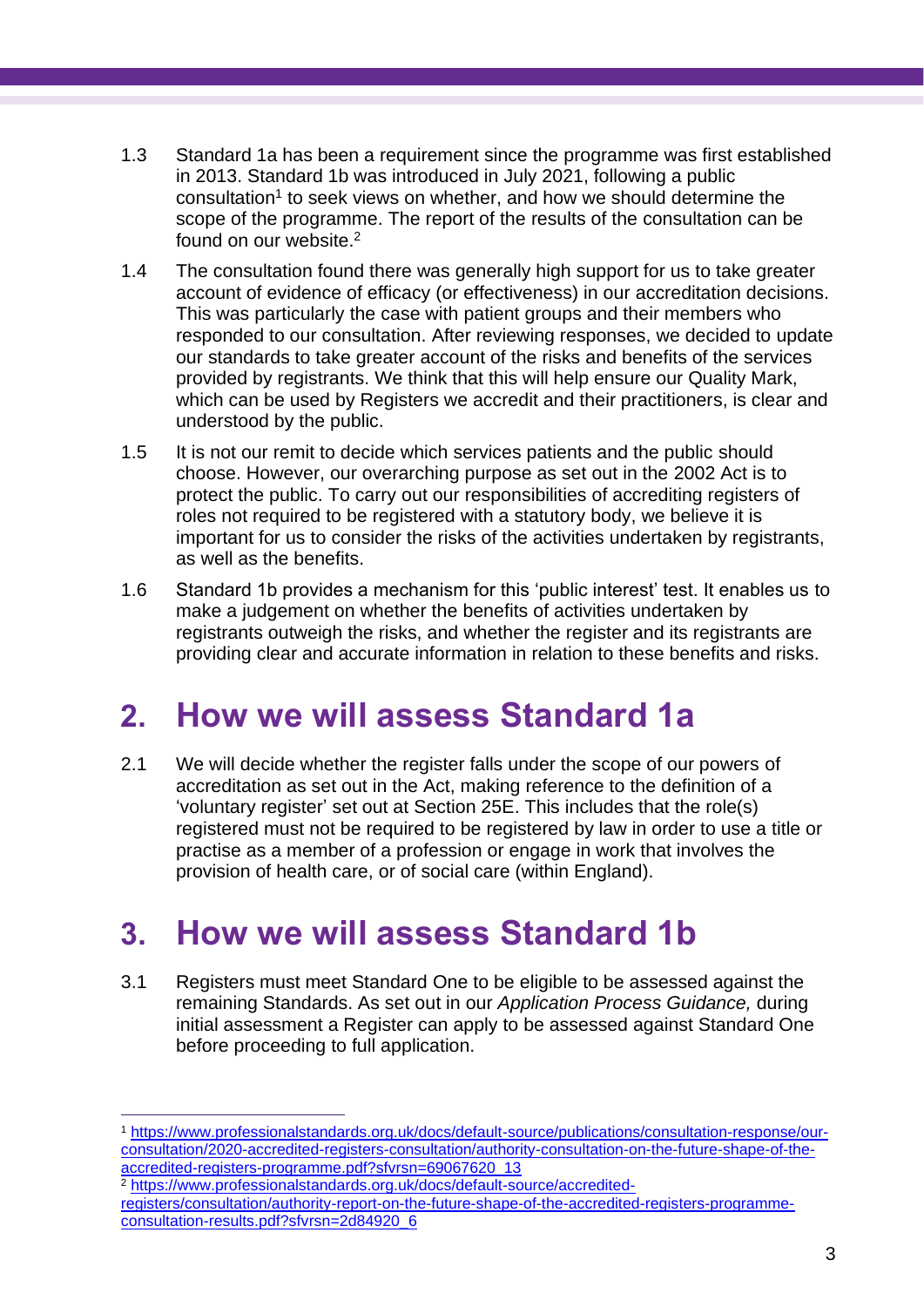- 3.2 Registers that are already accredited will undergo assessment against Standard One at least once every three years, as set out in our *Guidance for Accredited Registers*. This allows us to check whether any changes in the external environment, or to the running of the Register, have affected whether Standard One is met.
- 3.3 We will gather evidence against Standard 1b as part of the initial application, annual monitoring or renewal assessments. The approach we take to assessing evidence will be the same with either type of assessment, although for Registers that are already accredited, our assessment will focus on changes since the previous review against Standard 1b.
- 3.4 We will gather evidence against each of the three criteria for Standard 1b as below:
	- i. Evidence that the activities carried out by registrants are likely to be beneficial.
	- ii. Evidence that any harms or risks likely to arise from the activities are justifiable and appropriately mitigated by the register's requirements for registration.
	- iii. Commitment to ensuring that the treatments and services are offered in a way that does not make unproven claims or in any other way mislead the public.

# **Types of evidence**

- 3.5 The types of evidence that may be considered for i) and ii) will include material gathered from sources including the Register, stakeholders through our 'Share Your Experience' process, and published research and data from other bodies. For iii), the main sources of evidence will be our own checks of the Registers' website, and of its registrants' websites and other communications.
- 3.6 The types of evidence we review will include both qualitative and quantitative sources. It is not our role to determine whether these sources are definitive. It is also not our role to undertake or commission research on the effectiveness of health or social care activities. To make an assessment against Standard 1b, we will therefore be drawing on external forms of research and data and will need to take account of the conclusions of the authoritative bodies whose role it is to review evidence relating to health and social care.
- 3.7 For many Registers, this assessment may be straightforward. For registers of those who provide services within mainstream, conventional care such as within the NHS workforce there are likely to be existing bodies of evidence, which have been independently reviewed. For other areas, the evidence may be less clear.
- 3.8 The features of organisations we would consider as authoritative bodies for our purposes in gathering and reviewing evidence about benefits and harms include:
	- Independent, not-for-profit organisations that are free from commercial sponsorship and other conflicts of interest. An example of this would be [Cochrane.](https://uk.cochrane.org/)
	- Bodies that specialise in producing evidence-based guidance and advice for health and social care practitioners. Examples of these would be the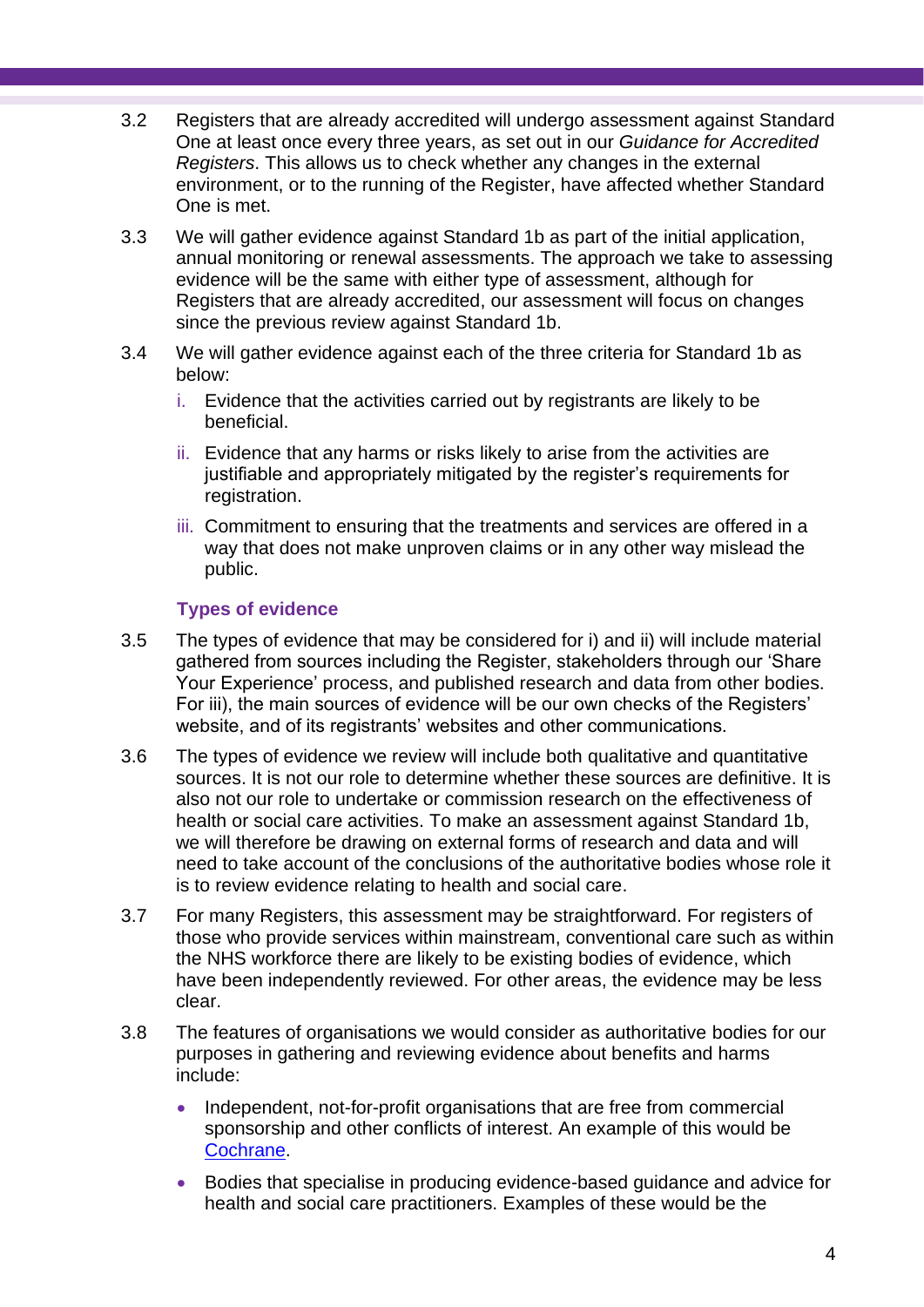[Scottish Intercollegiate Guidelines Network,](https://www.sign.ac.uk/) or [National Institute for Health](https://www.nice.org.uk/)  and Care [Excellence.](https://www.nice.org.uk/)

- Organisations set up to promote health and wellbeing that can demonstrate accountability. Examples of these would be the [National Health Service](https://www.nhs.uk/) (NHS), and the [World Health Organisation](https://www.who.int/) (WHO).
- 3.9 These types of bodies share commitment to consultation with stakeholders, accountability and transparency in how they achieve their aims. Their work is relevant for us to consider, as it allows us to draw on a wider range of expertise and perspectives about health and social care as relevant to a Register than we would be able to gather through our own resources alone.
- 3.10 The Accredited Registers programme applies throughout the UK. We will consider evidence that relates to the whole of the UK unless a Register operates within a limited territory.
- 3.11 We will not restrict the types of evidence that we will consider, but we will categorise the evidence according to its features, to help our assessment. A description of these categories is set out in the table below. These can apply to both quantitative and qualitative sources:

<span id="page-4-0"></span>

|            | <b>Stronger evidence</b>                                                                                                        | <b>Moderate evidence</b>                                        |                                                                                                                                        |
|------------|---------------------------------------------------------------------------------------------------------------------------------|-----------------------------------------------------------------|----------------------------------------------------------------------------------------------------------------------------------------|
| Feature(s) | High-quality scientific<br>Shares some of the<br>features of 'stronger'<br>study.<br>evidence but has not<br>Has been published | Individual<br>anecdotes or<br>opinions.                         |                                                                                                                                        |
|            | and reflected on by<br>wider stakeholders.                                                                                      | been validated by<br>independent sources to<br>the same extent. | Research or<br>reviews that have                                                                                                       |
|            | Uses recognised<br>sources of data,<br>where relevant.                                                                          |                                                                 | not been<br>objectively<br>validated.                                                                                                  |
|            | Undertaken<br>independently by<br>body without interest<br>in outcome.                                                          |                                                                 |                                                                                                                                        |
|            | Corroborated by<br>multiple sources of<br>evidence and/or data.                                                                 |                                                                 |                                                                                                                                        |
|            | Different views are<br>fairly represented.                                                                                      |                                                                 |                                                                                                                                        |
| Example(s) | Systematic reviews.                                                                                                             | Surveys of service                                              | <b>Limited members</b><br>surveys undertaken<br>by a professional<br>association (that<br>have not been<br>independently<br>verified). |
|            | Peer-reviewed<br>research papers.                                                                                               | users undertaken by<br>an independent<br>organisation.          |                                                                                                                                        |
|            | Independently<br>commissioned<br>research and reviews<br>(e.g. by academic<br>institution).                                     |                                                                 |                                                                                                                                        |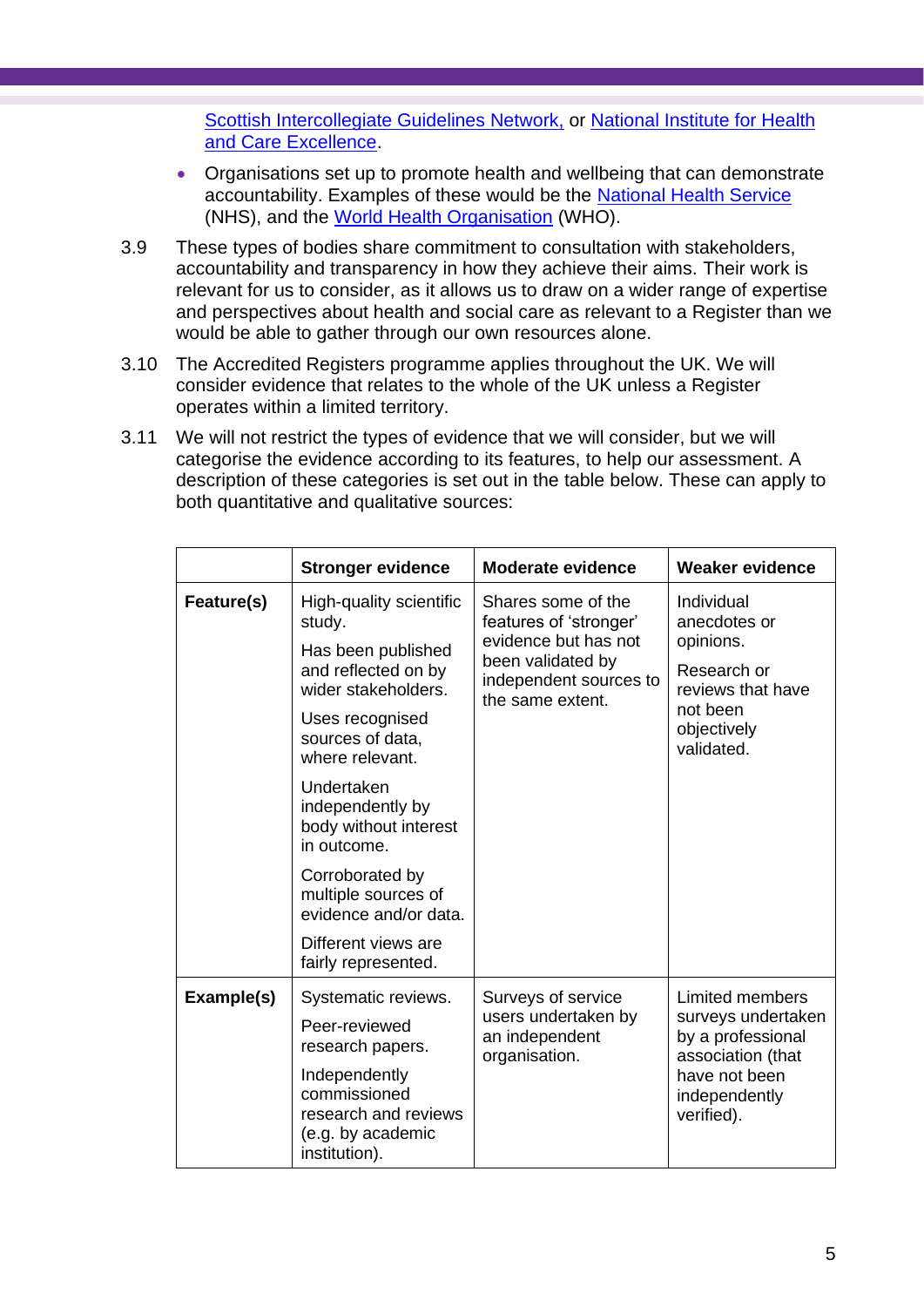| Robust patient<br>reported outcomes<br>data. |  |
|----------------------------------------------|--|
|                                              |  |

# <span id="page-5-0"></span>**Assessing the evidence**

3.12 We will use a Red/Amber/Green (RAG) rating system to assess evidence for Parts i-iii. The table below sets out a description for each of the RAG ratings.

|       | i. Evidence that the<br>activities carried out<br>by registrants are<br>likely to be beneficial.                                                                                                     | ii. Evidence that any<br>harms or risks likely to<br>arise from the activities<br>are justifiable and<br>appropriately mitigated by<br>the Register's<br>requirements for<br>registration.                                    | iii. Commitment to<br>ensuring that the<br>treatments and services<br>are offered in a way that<br>does not make unproven<br>claims or in any other way<br>mislead the public.                                             |
|-------|------------------------------------------------------------------------------------------------------------------------------------------------------------------------------------------------------|-------------------------------------------------------------------------------------------------------------------------------------------------------------------------------------------------------------------------------|----------------------------------------------------------------------------------------------------------------------------------------------------------------------------------------------------------------------------|
| Green | Authoritative bodies<br>have concluded on the<br>basis of objective and<br>independent research<br>and reviews that the<br>activities are beneficial<br>and/or effective to<br>health and wellbeing. | Any harms or risks arising<br>from the activities are low<br>and can be addressed<br>through the Register's<br>requirements for<br>registration.                                                                              | Communications by the<br>register and the majority of<br>its registrants are clear and<br>accurate, do not make<br>unproven claims, and are in<br>line with relevant<br>advertising and trading<br>standards requirements. |
| Amber | Some evidence that<br>activities may be<br>beneficial, but likely to<br>rely on patient-reported<br>outcome measures or<br>secondary evidence.                                                       | The harms and risks arising<br>from the activities have<br>potential to cause<br>significant physical, mental,<br>financial or other harm but<br>can be mitigated through<br>the Register's requirements<br>for registration. | Further actions need to be<br>put in place to ensure that<br>the Register and its<br>registrants are providing<br>clear and accurate<br>information about<br>treatments within a limited<br>time.                          |
| Red   | Very little or no<br>evidence that activities<br>have demonstrable<br>benefits to health and/or<br>wellbeing, and/or activity<br>is not recommended for<br>use by authoritative<br>body.             | The activities are likely to<br>be unlawful on the basis of<br>physical or mental harm,<br>discrimination or any other<br>reason.                                                                                             | A Register has failed to take<br>appropriate action to ensure<br>that communications by it<br>and its registrants are clear<br>and accurate, and there is a<br>material risk of the public<br>being misled.                |

3.13 More detail about how we will determine the RAG rating for Parts i-iii is set out below.

### Part i): Assessing the benefits

- 3.14 A Register will need to provide evidence of how the activities registered provide benefit to the health and/or wellbeing of the public. The benefits could include the following types:
	- a. Curative capable of curing a particular illness or condition.
	- b. Diagnostic capable of diagnosing a particular illness or condition.
	- c. Palliative does not diagnose or cure but provides relief from symptoms of an illness or condition, including from conventional treatment.
	- d. Preventative helping to prevent poor health or social outcomes.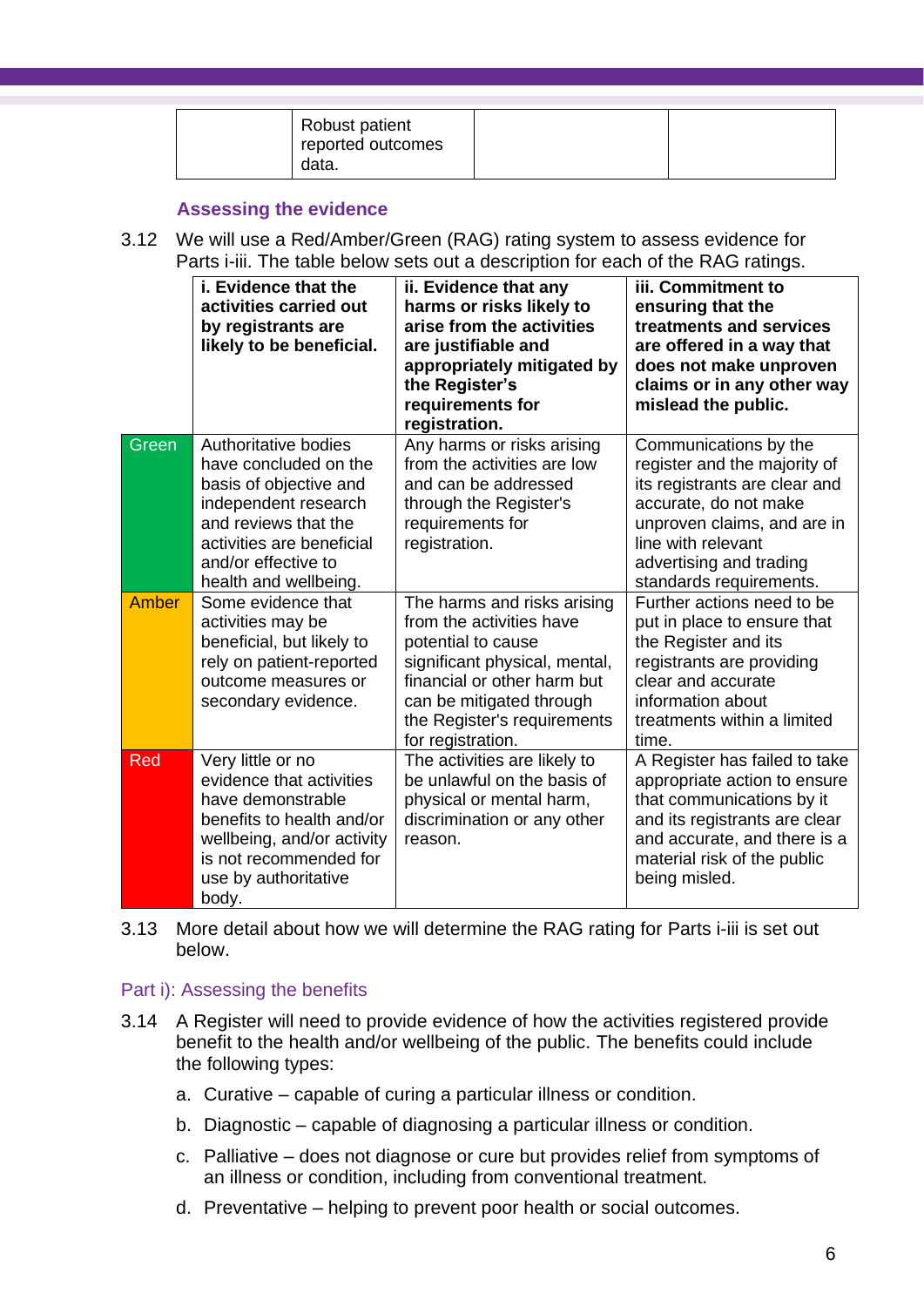- e. Wellbeing supports positive quality of life from the point of view of emotional, mental and/or physical health.
- 3.15 On applying for accreditation, including renewal, we will ask the Register to set out the benefits it associates with the activities of its registrants. Responsibility for providing the best available evidence of these benefits will lie with the Register. The burden of proof will lie with the Register – i.e. they will need to show that the claim of the benefit is more likely than is not to be true. We will review evidence provided by the Register or any other source to inform our own view, as set out below.
- 3.16 We will tell the Register how we have categorised the evidence it provides about benefits, with reference to the table at paragraph [3.11.](#page-4-0)

### Part ii): Assessing the risks of harm

- 3.17 There are risks associated with any type of health or care activity. This is as much the case for activities that require registration by law, as those which do not. Conventional medicine can have significant side effects that may cause harm as well as benefit, and decisions about treatment must weigh up the potential harms and benefits, as well as other considerations such as cost.
- 3.18 Although the treatments offered by Accredited Register practitioners will generally be considered lower risk than those which are subject to statutory regulation, there will still be risks of harm associated with them. The types of harm that we consider relevant to users of Accredited Registers as relevant to Standard 1b include those arising from:
	- a. The activities of registrants, including treatments provided.
	- b. Using the services of registrants as alternatives to conventional medicine, resulting in inappropriate treatment for medical conditions.
	- c. Financial harm associated with making unproven claims about treatments.
- 3.19 When a Register applies for accreditation, we will ask it to complete our risk matrix to identify the specific harms that it considers could arise from the practice of its registrants. We will ask it to include details of mitigations in place to manage these risks, such as training and guidance for registrants.
- 3.20 Once a Register has completed the risk matrix, we will review information provided to us during the Share Your Experience process, and from other sources identified during our review as being relevant. We will ask the Register to provide further information about any further risks we identify.
- 3.21 As with our assessment of benefits, we will look for the evidence that underpins identification of risk and mitigations. If a Register meets Standard 1b at initial application, we will further test the mitigations in place for risks through our assessment of the remaining Standards. If we find evidence that mitigations are not robust enough to provide effective mitigation, then we may review our earlier decision that Standard 1b was met.

### Part iii): Assessing commitment to providing accurate information about treatments and services

3.22 It is important that a Register and its registrants provide clear and accurate information about the treatments and services provided. Any claims about benefits should only be made if they can be backed up by evidence.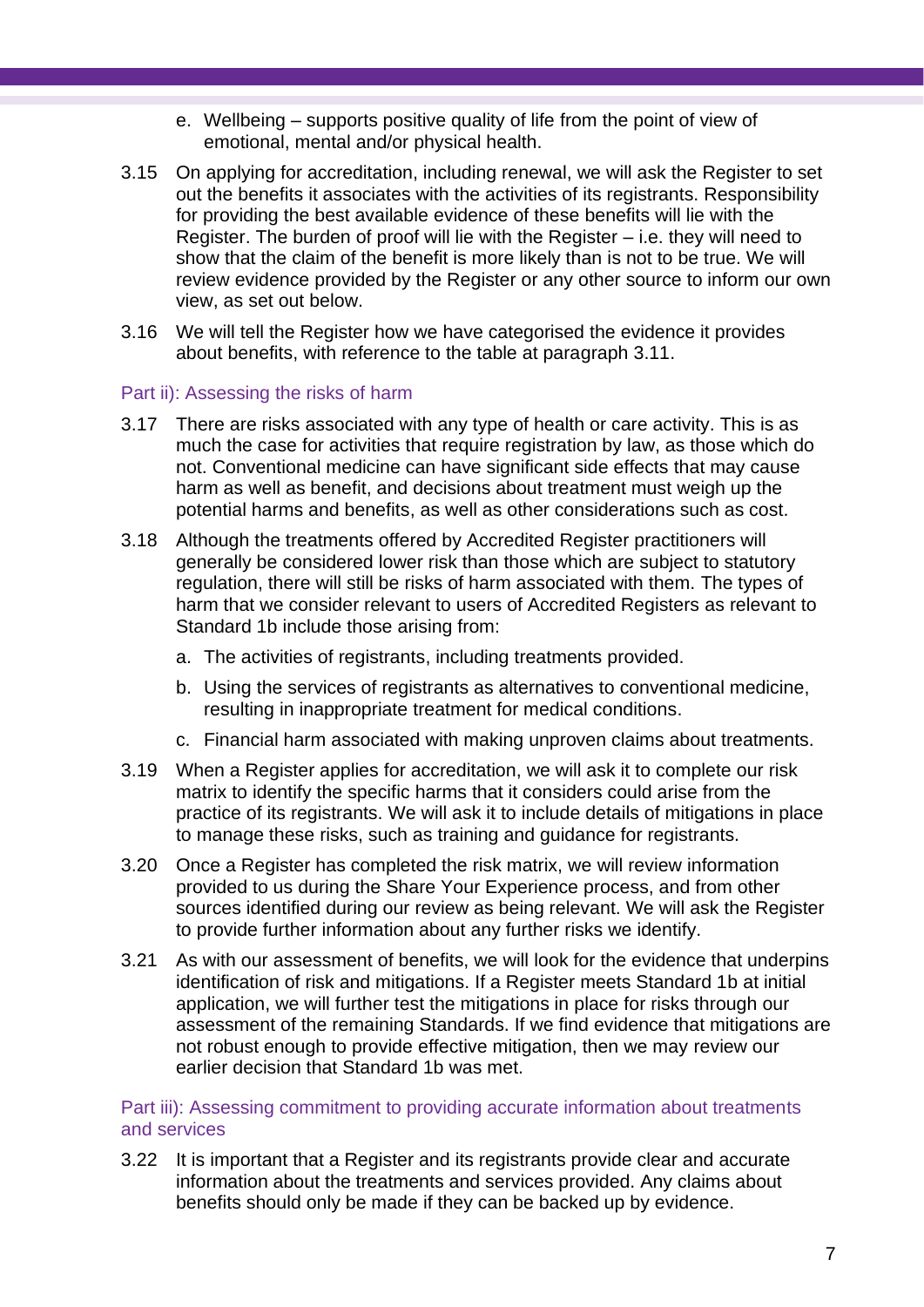- 3.23 The [Advertising Standards Agency](https://www.asa.org.uk/) (ASA) publishes the UK Code of Nonbroadcast Advertising and Direct and Promotional Marketing (CAP Code). This is the rule book for non-broadcast advertisements, sales promotions and direct marketing communications. The CAP Code provides specific guidance about some services relevant to the Accredited Registers programme, such as various complementary and alternative medicines (CAMs). We will have regard to the CAP Code where relevant but not be restricted to it, if we identify areas where we think claims are being made without evidence.
- 3.24 Our primary evidence for assessing against Part iii) will be our own checks of the Register's website and social media, and those of its registrants since many independent practitioners promote services online. We will also consider other evidence we become aware of about misleading claims through our Share Your Experience or other channels.

# **Weighing up the benefits and the risks**

- 3.25 Once we have considered the available evidence and made an assessment against Parts i-iii, we will share our findings with the Register to check for factual accuracy.
- 3.26 At this point, we will also share the Impact Assessment with the Register. The Impact Assessment is a living document and used to gather information about how different groups may be affected by the decision to accredit a Register. Information gathered for Standard One will provide a useful starting point for this. More information about the Impact Assessment can be found in our *Impact Assessment Guidance*.
- 3.27 The decision about whether Standard 1b is provisionally met will be undertaken in the first instance by the Accreditation Team.
- 3.28 For those decisions where it is less clear whether the benefits of services provided by registrants outweigh the risks, the Accreditation Team will make a recommendation for a Panel to consider. The recommendation will be provided to the Register before the Panel meets. A 'red' or 'amber' rating in accordance with the table at paragraph [3.12](#page-5-0) for Part i, ii or iii will automatically require a Panel.
- 3.29 If it is a new application, then the options available to the Panel will be:
	- a. To determine that Standard 1b is provisionally met, subject to meeting the remaining Standards, because the benefits of the services of practitioners are considered to outweigh the risks.
	- b. To determine that Standard 1b is not met, as there is not sufficient evidence for the benefits of the services of practitioners outweighing the risks.
	- c. To request further information, to include independent expert opinion and/or legal advice.